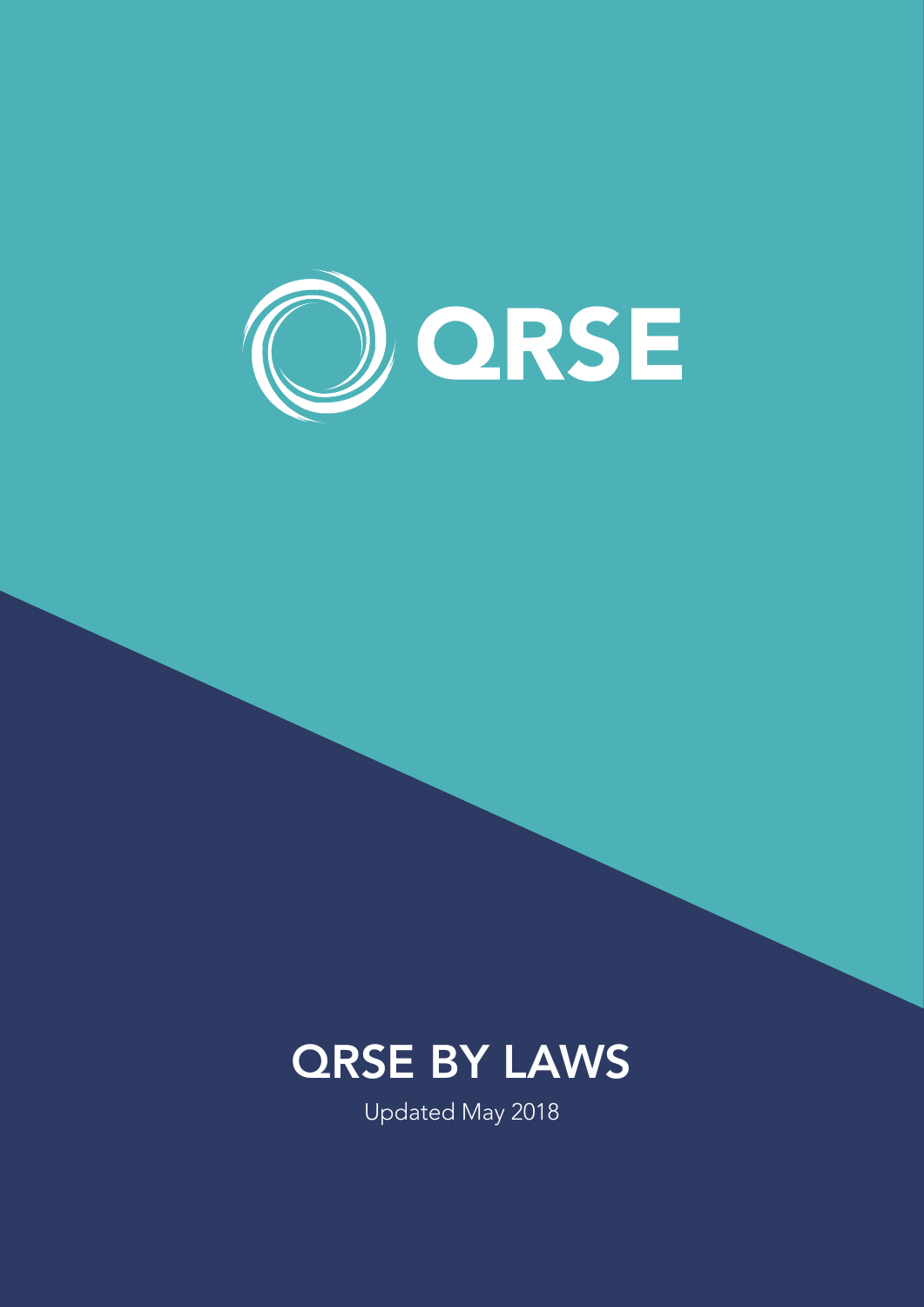

**ORSE** 

The name of this non-profit organisation shall be the INTERNATIONAL SOCIETY OF QUALITATIVE RESEARCH IN SPORT AND EXERCISE (the Society or QRSE).

## ARTICLE II – MISSION

SECTION 1: The missions of the Society are to:

- 1.1 Promote qualitative research in the sport and exercise sciences
- 1.2 Advance excellence in qualitative research and teaching
- 1.3 Provide a forum for networking, knowledge sharing, collaboration, lobbying, and fostering supportive relationships and communities

## ARTICLE III – MEMBERSHIP

SECTION 1: Categories of Members.

- 2.1 Professional Members. A professional member is defined as an employed individual who maintains professional interest in and support the qualitative research.
- 2.2 Student Members. A student membership is open to persons who are students as defined by their institutions of higher education.
- 2.3 Unemployed or retired members. Unemployed membership is open to individuals who are not in paid employment or a student. Retired membership is open to active members when retiring from the institutions with which they have been affiliated (according to the rules and regulations of that institution).
- 2.4 If an individual is eligible for the status of a Professional Member and a Student Member, they are designated the category of Professional Member.
- 2.5 Membership categories may be changed by action of a majority vote of the QRSE Board.
- 2.6 A roll of all members of the Society shall be kept by the Membership Officer.

#### SECTION 2: Membership Rights.

3.1 Admission to Membership. Persons eligible for Active, Student, and Unemployed or retired

membership shall be deemed admitted to such membership upon payment of the first annual dues provided for by Article III of these Bylaws.

- 3.2 Voting Rights. Apart from ex officio members, every member shall be entitled to one vote on each matter submitted to a vote of the members.
- 3.3 Termination of Membership. The membership of any member from whom dues are required shall automatically terminate upon failure to pay annual dues by the deadline fixed in Article III of these Bylaws.

#### SECTION 3: Dues

- 4.1 The cost of membership categories shall be determined by the QRSE Board. Membership fees may be changed by action of a majority vote of the QRSE Board.
- 4.2 Annual dues shall be payable on January 1 of each year. All memberships are for a term of January 1 to December 31. Membership benefits will begin upon payment by the Treasurer and continue throughout that year until December 31.
- 4.3 The Board of Directors may levy a special fee on participants in a conference or workshop meeting to defray part of all of the expenses thereof. The amount of such fees shall be determined by the Board.

## ARTICLE IV – ELECTIONS

- SECTION 1: Elections for all positions shall proceed as follows:
- 5.1 One year prior to a term of office finishing the Elections Officer shall canvass the membership and the Executive Board for self-nominations and shall then prepare, after having secured the permission of each self-nominee, a nomination list for each available position. The Executive Board will evaluate the received nominations and shortlist two individuals for each position. Within 3 months of receiving the self-nominations, the Elections Officer, on behalf of the Executive Board, will collate the shortlist and electronically mail to each member an invitation to vote. The Elections Officer will ensure an alternative method of voting for members who do not have access to electronic means. Only paid QRSE members are eligible to vote.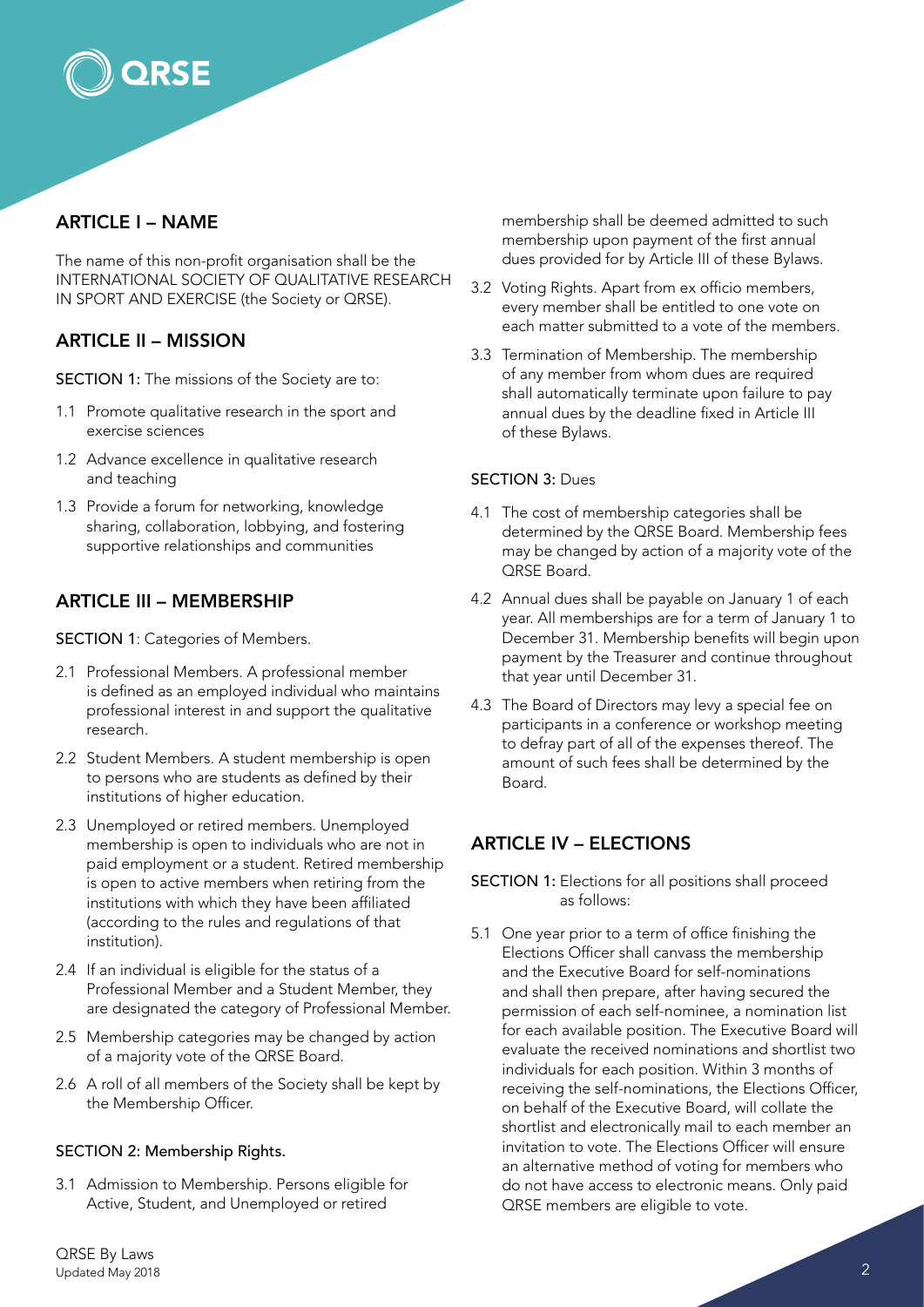

- 5.3 The invitation to vote will include, but not be limited to: (a) a list of candidates for each office, (b) a supportive statement by each candidate expressing his or her desired vision QRSE, and (c) a short CV. The ballot may also include other pertinent information on candidates and offices, as long as the additions are the same for each candidate for each office. The ballots must be completed no later than 3 months before a term of office ends for each position.
- 5.4 The nominees receiving the majority of the votes will be elected.
- 5.5 In he case of a tie, ballots for a run-off election shall be electronically mailed out to the membership and must be completed within 3 weeks.
- 5.6 The votes shall be electronically tabulated and the results sent to the Elections Officer, who will certify the elections results with the Executive Board, and subsequently report the results to the members. In the case of a second tie, the Executive Board will vote to select one of the two candidates, with the President having the casting vote if still tied.
- 5.7 In keeping with the Bylaws, officers shall hold office until their successors have been duly elected and until their terms of office shall have begun as herein provided.

## ARTICLE V - EXECUTIVE BOARD

SECTION 1: The Board is responsible for governing the Society by setting policies, developing strategic plans, and establishing operating codes.

SECTION 2: The Board shall consist of between 12 to 25 members and comprise: President, President-elect, and Past-president, Secretary, Treasurer, Conference Officer, Membership Officer, Communication Officer, a minimum of five (5) Members-at-Large and a minimum of two (2) Graduate Student Representatives.The Treasurer must be located in the UK as the society is registered in the UK.

SECTION 3: With the exception of Past President and President elect, Board members will serve three year terms. The term of office for the President, Secretary, Treasurer, Conference Officer, Communications Officer, Election Officer, Membership Officer, five (5) or more Members-at-Large, and two (2) or more Graduate StudentnRepresentatives is three years. The PresidentElect shall be elected by the Active Members by electronic ballot prior to an annual meeting for a oneyear term. The President-Elect serves a one-year term as President-Elect prior to assuming the presidency. He/she then serves a three year term as President. He/she then serves a one-year term as Past President.

SECTION 4: No Executive Board member may serve for more than two consecutive terms, with the proviso that a) an Executive Board member other than the President can serve a third term if otherwise there would be less than the minimum number of trustees and b) if no one from the UK nominates themselves for Treasurer, the current Treasurer (with the 75% approval of the Executive Board) can exercise the right to continue another term.

SECTION 5: Except for the founding Board, all QRSE Executive Board members must be a current member of QRSE and have been a member of the Society for a minimum of 2 years before election onto the Board.

SECTION 6: The Board shall comprise, where possible, a mix of experience from early, mid and senior professionals, sustain gender and ethnic equity, and comprise members from different geographical reasons.

SECTION 7: The roles and responsibilities of the QRSE Board are outlined in Appendix 1 (Roles and Responsibilities of QRSE Board). This document will be maintained by the Executive Board and updated at the discretion of the Executive Board and the Board.

SECTION 8: Should positions on the Board be vacated prior to the completion of a term of service, the Board can choose to replace the position or retain it as open until a election is called.

SECTION 9: Any officer may be removed by a twothirds majority approval of the members at a meeting of members whenever the work of said officer is deemed likely to undermine the mission of the Society.

SECTION 10: The Board shall meet at least twice per calendar year. The Board may designate any place as the place of the meeting for any meeting called by the President. Meetings will usually be held by teleconference with at least one face-to-face meeting every two years, usually held at the biennial conference. Notice of each meeting shall be given one month in advance of that meeting. Notice electronically (e.g. email), stating the place, day, and hour of any meeting of members shall be delivered to each member of the Board. The agenda for the meeting must be circulated at least 4 days in advance of the meeting.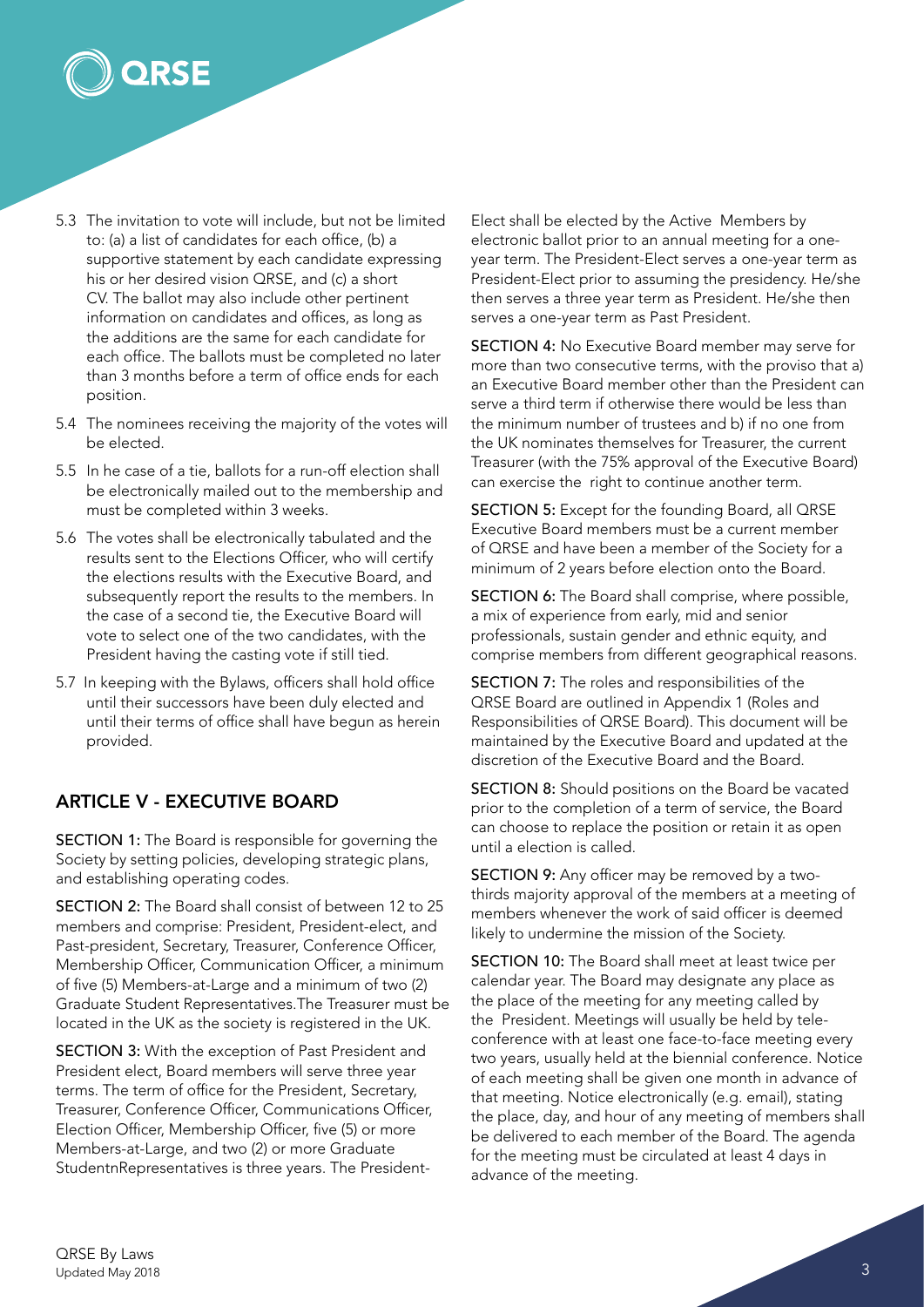

SECTION 11: Any action required by law, or any special action that may be taken by the President, may be taken without a meeting if agreement is confirmed in writing, electronically or by telephone by two-thirds (2/3) of the Board.

SECTION 12: Special meetings of the Board may be called by or at the request of the President or one-third of the Board. The person or persons authorized to call special meetings of the Board may fix any place as the place for holding any special meeting of the Board called by them. Notice of any special meeting of the Board shall be given at least two weeks previously thereto electronically as shown by the records of the Society. However, these meetings will not constitute a formal Board meeting unless a quorum of at least 50% of the current serving Board members are present.

SECTION 13: The Society may host or collaborate with other organizations in hosting and conducting meetings. Procedures and approval for collaboration shall be developed and granted by the Executive Board.

SECTION 14: Decisions are made by simple majority unless specified otherwise in the Legal constitution. In the case of a tie, the President has a casting vote.

SECTION 15: The Executive Board shall produce a written annual report for the previous calendar which will be provided to the Board and posted on the QRSE website.

SECTION 16: Service to the Society is voluntary. No monetary compensation will be available to elected officers.

SECTION 17: Board Members must attend at least two Board meetings in a calendar year to avoid forfeiting their Position on the Board, unless circumstances are approved by the Executive Board. Board Members must advise the Board of circumstances that will or may prohibit participation at the earliest opportunity. Board Members that fail to attend at least one meeting per year without notification will be deemed to have resigned from the Board. The Executive will write and advise the Board member of the pending expiry and the vacant Board position should be filled following procedures outlined in Article V.

#### ARTICLE VI - MEETINGS

SECTION 1: The Society shall organize an international conference every two years, with the exact time and place determined by the Executive Board. This conference for reference purposes in the Bylaws shall be known as the International Conference on Qualitative Research in Sport and Exercise.

SECTION 2: The Conference Officer in consultation with the Executive Board shall be responsible for overseeing the process of identifying a host organization for the next conference including managing the expressions of interest process, shortlisting and final approval from the Board. Whenever possible, proposals should be received no later than one month prior to the next Conference for hosting the conference. The proposals will be distributed to the Board prior to the Board's meeting at the Conference at which time the Board will select the conference site.

SECTION 3: A Board Meeting and an AGM will be held at each Conference which will be chaired by the President.

SECTION 4: Invitations and request for representation of the Society at international, regional or national events will, in the first instance, be directed towards the QRSE President, unless otherwise stated. The President may nominate an alternate representative from the Board.

## ARTICLE VII - PUBLICATIONS AND COMMUNICATIONS

SECTION 1: Qualitative Research in Sport, Exercise and Health journal

- 6.1 Qualitative Research in Sport, Exercise and Health (QRSEH) is the official, refereed publication of QRSE.
- 6.2 QRSEH will be managed by the Editor(s).
- 6.3 The Editor(s) of QRSEH will serve on the Executive Board for the full term of their Editorship as ex officio members.
- 6.4 The Editor(s) have full independent management of QRSEH. The Board may only offer advise to the Editor(s) of QRSEH.
- 6.5 Members of QRSE will be provided with the opportunity to subscribe to QRSEH for a reduced fee.